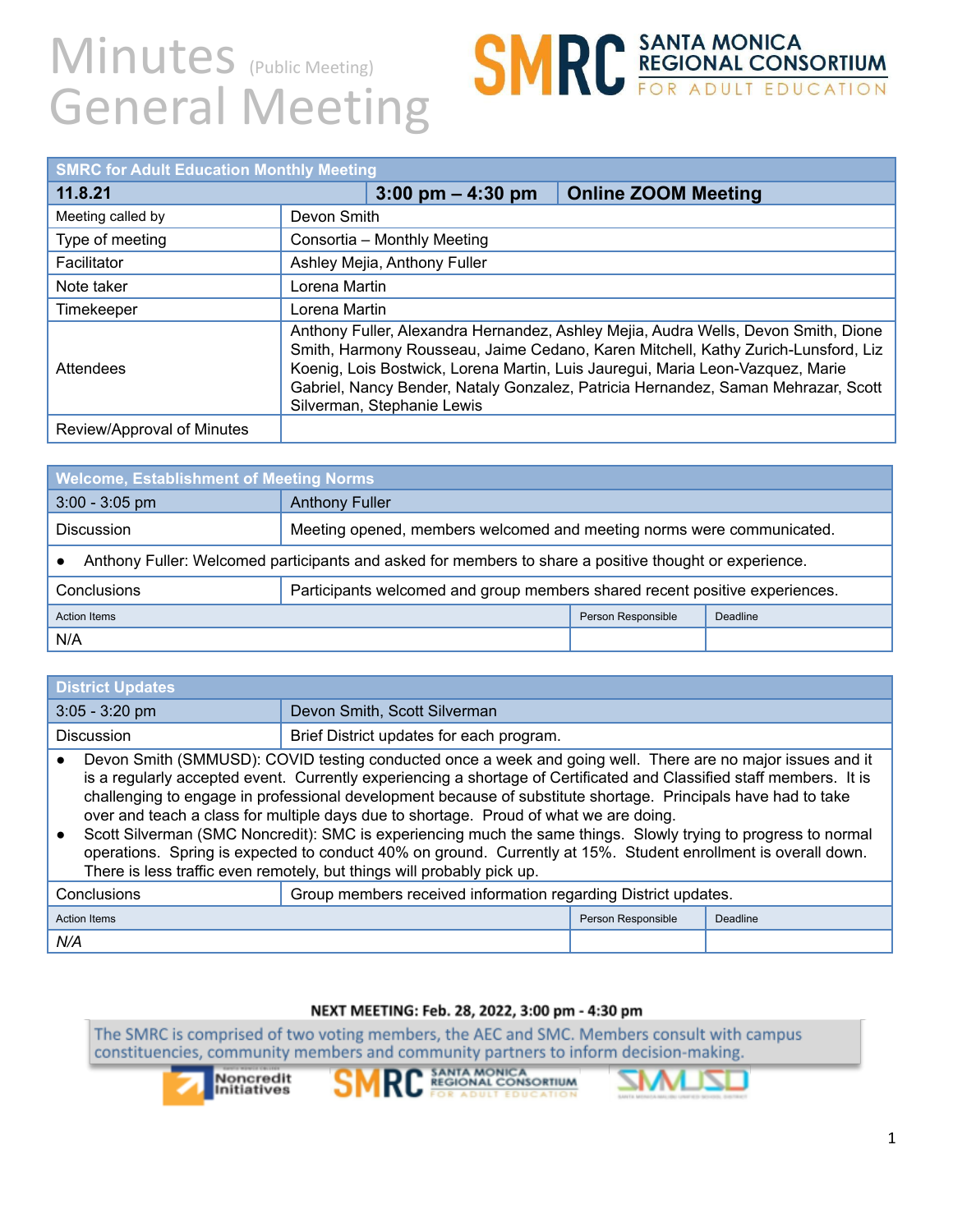## Minutes (Public Meeting) General Meeting

## **SMRC REGIONAL CONSORTIUM**

### **3-Year Planning Timeline**

| <b>S-Tear Planning Timeline</b>                                                                                                                                                                                                                                                                                                                                                                                                                                                                                                                                                                                                                                                                                                          |                                                                    |                    |          |  |
|------------------------------------------------------------------------------------------------------------------------------------------------------------------------------------------------------------------------------------------------------------------------------------------------------------------------------------------------------------------------------------------------------------------------------------------------------------------------------------------------------------------------------------------------------------------------------------------------------------------------------------------------------------------------------------------------------------------------------------------|--------------------------------------------------------------------|--------------------|----------|--|
| $3:20 - 3:35$ pm                                                                                                                                                                                                                                                                                                                                                                                                                                                                                                                                                                                                                                                                                                                         | <b>Ashley Mejia</b>                                                |                    |          |  |
| Discussion                                                                                                                                                                                                                                                                                                                                                                                                                                                                                                                                                                                                                                                                                                                               | 3-Year planning timeline shared with group.                        |                    |          |  |
| Ashley Mejia: Review of planning timeline. Possible opportunities for partner input from different agencies. New<br>CAEP metrics for SMRC will probably focus on ESL. Timeline - Survey students and staff in November. Meet with<br>JVS in December. Decide on metrics December through February. Gather input from panthers February through<br>April. Meetings being very participatory. Identify activities and strategies that will help us meet targets. Partner<br>outreach to JVS, Chrysalis and HTA. Writing will take place in May. Plan to be submitted in June.<br>Scott Silverman: It is an ambitious timeline, but we can get it done and we will be good.<br>Anthony Fuller: Asked clarifying questions regarding survey. |                                                                    |                    |          |  |
| Conclusions                                                                                                                                                                                                                                                                                                                                                                                                                                                                                                                                                                                                                                                                                                                              | Group members were informed regarding the timeline and gave input. |                    |          |  |
| <b>Action Items</b>                                                                                                                                                                                                                                                                                                                                                                                                                                                                                                                                                                                                                                                                                                                      |                                                                    | Person Responsible | Deadline |  |
| N/A                                                                                                                                                                                                                                                                                                                                                                                                                                                                                                                                                                                                                                                                                                                                      |                                                                    |                    |          |  |

| <b>Campus Community Surveys</b>                                                                                                                                                                                                                                                                                                                                                                                                                                                                                                           |                                           |                                         |              |
|-------------------------------------------------------------------------------------------------------------------------------------------------------------------------------------------------------------------------------------------------------------------------------------------------------------------------------------------------------------------------------------------------------------------------------------------------------------------------------------------------------------------------------------------|-------------------------------------------|-----------------------------------------|--------------|
| $3:35 - 3:55$ pm                                                                                                                                                                                                                                                                                                                                                                                                                                                                                                                          | <b>Ashley Mejia</b>                       |                                         |              |
| <b>Discussion</b>                                                                                                                                                                                                                                                                                                                                                                                                                                                                                                                         | Brief description of survey and timeline. |                                         |              |
| Ashley Mejia: Sending surveys by email out to all students. Will also request staff to make part of class to make<br>sure we get all of our students input. Survey will support how students would like classes delivered, engage in<br>students' sense of belonging in classrooms and barriers to employment. Hope to have all students complete by the<br>end of December of this year. Staff to look and analyze data over winter break to inform what we are writing.<br>Anthony Fuller: Asked clarifying questions regarding survey. |                                           |                                         |              |
| Group members were informed regarding the upcoming survey and asked clarifying<br>Conclusions<br>questions.                                                                                                                                                                                                                                                                                                                                                                                                                               |                                           |                                         |              |
| <b>Action Items</b><br>Person Responsible<br>Deadline                                                                                                                                                                                                                                                                                                                                                                                                                                                                                     |                                           |                                         |              |
| Student Survey Implementation & Report out                                                                                                                                                                                                                                                                                                                                                                                                                                                                                                |                                           | Ashley Mejia &<br><b>Anthony Fuller</b> | January 2022 |

| $3:55 - 4:25$ pm                                                                                                    | All Attendees                                                |  |
|---------------------------------------------------------------------------------------------------------------------|--------------------------------------------------------------|--|
| Discussion                                                                                                          | Updates and announcements requested from community partners. |  |
| Addition Matter/OMO). ONIA and to be seen at discovered account of the second and and account the second control of |                                                              |  |

- **●** Ashley Mejia (SMC): CNA and in-home aid programs have received approval and are something to be excited about. Noncredit counselors have put together a "Student Resource Guide" for SMC noncredit initiatives. Resource guide in use now. Kudos to Christina and Norma for putting the guide together.
- Scott Silverman (SMC): Please feel free to share quick updates, new changes, or cool events coming up.
- Nancy Bender (Santa Monica Public Library): On the verge of opening up Pico location. Not a lot of seating and limited time. Study rooms will be available for use and computers will be accessible for a period of one hour. Masks will be required.

### NEXT MEETING: Feb. 28, 2022, 3:00 pm - 4:30 pm

The SMRC is comprised of two voting members, the AEC and SMC. Members consult with campus constituencies, community members and community partners to inform decision-making.